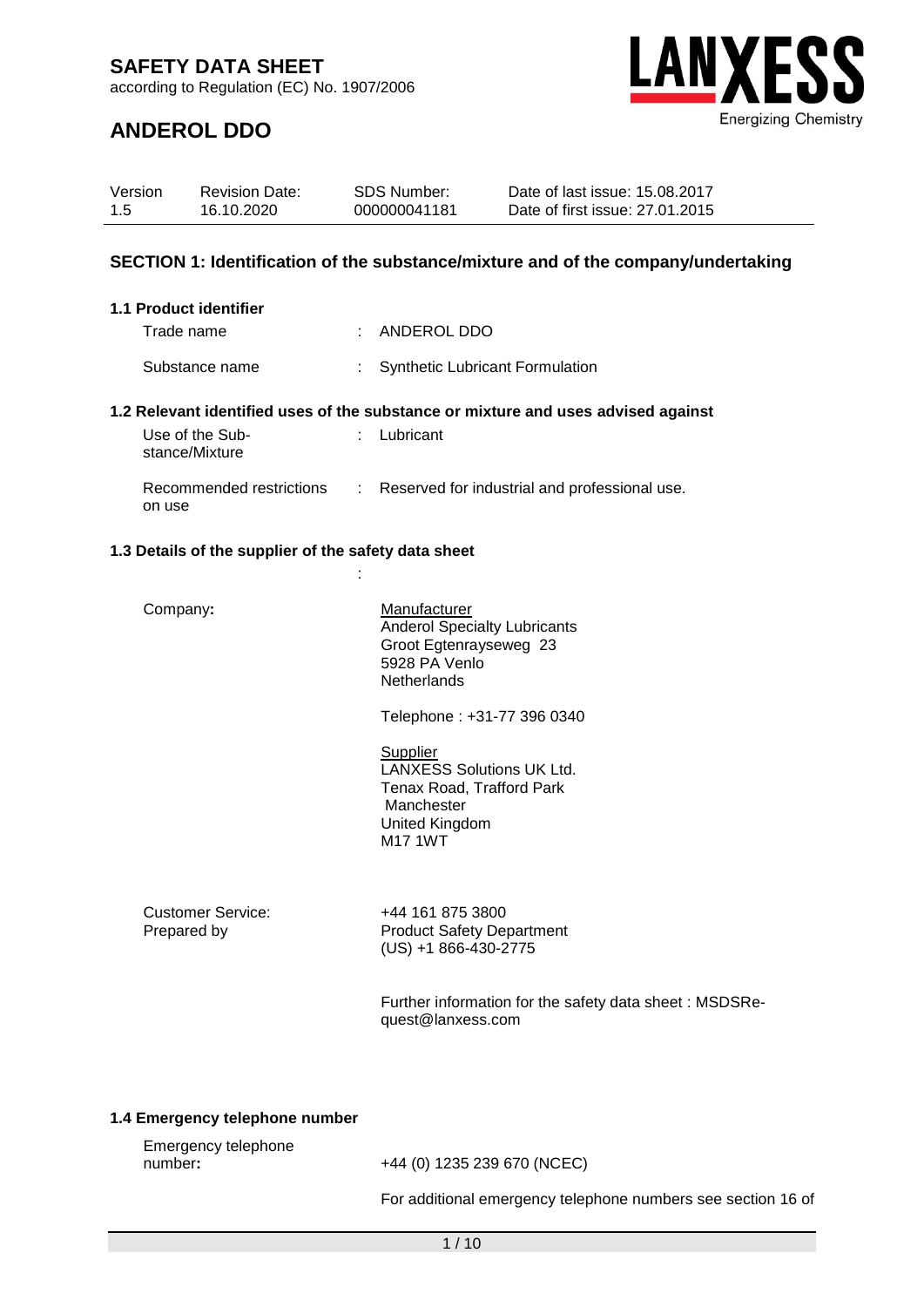according to Regulation (EC) No. 1907/2006

## **ANDEROL DDO**



| Version | <b>Revision Date:</b> | SDS Number:  | Date of last issue: 15.08.2017  |
|---------|-----------------------|--------------|---------------------------------|
| 1.5     | 16.10.2020            | 000000041181 | Date of first issue: 27.01.2015 |

the Safety Data Sheet.

#### **SECTION 2: Hazards identification**

#### **2.1 Classification of the substance or mixture**

#### **Classification (REGULATION (EC) No 1272/2008)**

Not a hazardous substance or mixture.

#### **2.2 Label elements**

#### **Labelling (REGULATION (EC) No 1272/2008)**

Hazard statements : The Statements in Not a hazardous substance or mixture according to Regulation (EC) No. 1272/2008.

#### **Additional Labelling**

The following percentage of the mixture consists of ingredient(s) with unknown acute oral toxicity: 100 %

The following percentage of the mixture consists of ingredient(s) with unknown acute dermal toxicity: 100 %

The following percentage of the mixture consists of ingredient(s) with unknown acute inhalation toxicity: 100 %

The following percentage of the mixture consists of ingredient(s) with unknown hazards to the aquatic environment: 100 %

#### **2.3 Other hazards**

This substance/mixture contains no components considered to be either persistent, bioaccumulative and toxic (PBT), or very persistent and very bioaccumulative (vPvB) at levels of 0.1% or higher.

#### **SECTION 3: Composition/information on ingredients**

#### **3.1 Substances**

| Substance name               | : Synthetic Lubricant Formulation |
|------------------------------|-----------------------------------|
| <b>Components</b><br>Remarks | : No hazardous ingredients        |
|                              |                                   |

#### **SECTION 4: First aid measures**

| 4.1 Description of first aid measures |                                                                                                                                                                                                                     |
|---------------------------------------|---------------------------------------------------------------------------------------------------------------------------------------------------------------------------------------------------------------------|
| Protection of first-aiders            | : First Aid responders should pay attention to self-protection<br>and use the recommended protective clothing<br>If potential for exposure exists refer to Section 8 for specific<br>personal protective equipment. |
| If inhaled                            | : Move to fresh air in case of accidental inhalation of dust or<br>fumes from overheating or combustion.                                                                                                            |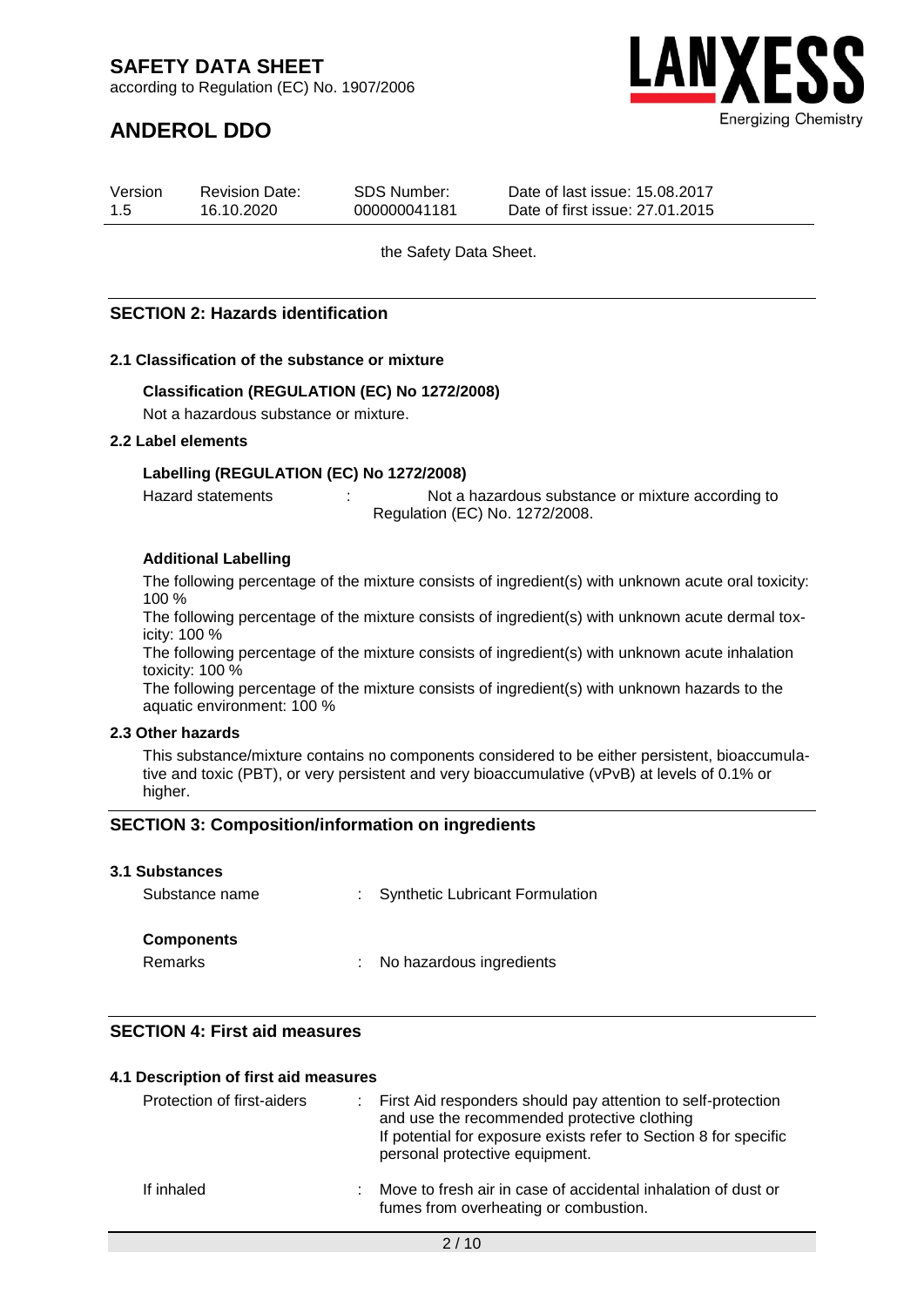according to Regulation (EC) No. 1907/2006

# **LANXESS Energizing Chemistry**

### **ANDEROL DDO**

| Version<br><b>Revision Date:</b><br>16.10.2020<br>$1.5^{\circ}$ |                         | <b>SDS Number:</b><br>000000041181 | Date of last issue: 15,08,2017<br>Date of first issue: 27.01.2015                                                                                                                                                                                            |  |
|-----------------------------------------------------------------|-------------------------|------------------------------------|--------------------------------------------------------------------------------------------------------------------------------------------------------------------------------------------------------------------------------------------------------------|--|
|                                                                 |                         |                                    | If symptoms persist, call a physician.                                                                                                                                                                                                                       |  |
|                                                                 | In case of skin contact |                                    | : Wash off with soap and plenty of water.                                                                                                                                                                                                                    |  |
|                                                                 | In case of eye contact  | rinsing.                           | : IF IN EYES: Rinse cautiously with water for several minutes.<br>Remove contact lenses, if present and easy to do. Continue                                                                                                                                 |  |
|                                                                 | If swallowed            | Rinse mouth with water.            | If victim is fully conscious, give a cupful of water.<br>DO NOT induce vomiting unless directed to do so by a physi-<br>cian or poison control center.<br>Never give anything by mouth to an unconscious person.<br>Do not give milk or alcoholic beverages. |  |
| 4.2 Most important symptoms and effects, both acute and delayed |                         |                                    |                                                                                                                                                                                                                                                              |  |
|                                                                 | Symptoms                | No information available.          |                                                                                                                                                                                                                                                              |  |
| <b>Risks</b>                                                    |                         | No information available.          |                                                                                                                                                                                                                                                              |  |

### **4.3 Indication of any immediate medical attention and special treatment needed**

| Treatment | No information available. |
|-----------|---------------------------|

#### **SECTION 5: Firefighting measures**

#### **5.1 Extinguishing media**

| Suitable extinguishing media : Water mist                 | Dry powder<br>Alcohol-resistant foam<br>Dry sand<br>Carbon dioxide (CO2)                                  |
|-----------------------------------------------------------|-----------------------------------------------------------------------------------------------------------|
| Unsuitable extinguishing<br>media                         | : High volume water jet                                                                                   |
| 5.2 Special hazards arising from the substance or mixture |                                                                                                           |
| fighting                                                  | Specific hazards during fire- : Burning produces irritant fumes.                                          |
| 5.3 Advice for firefighters                               |                                                                                                           |
| for firefighters                                          | Special protective equipment : Wear full protective clothing and self-contained breathing ap-<br>paratus. |
| Further information                                       | Standard procedure for chemical fires.                                                                    |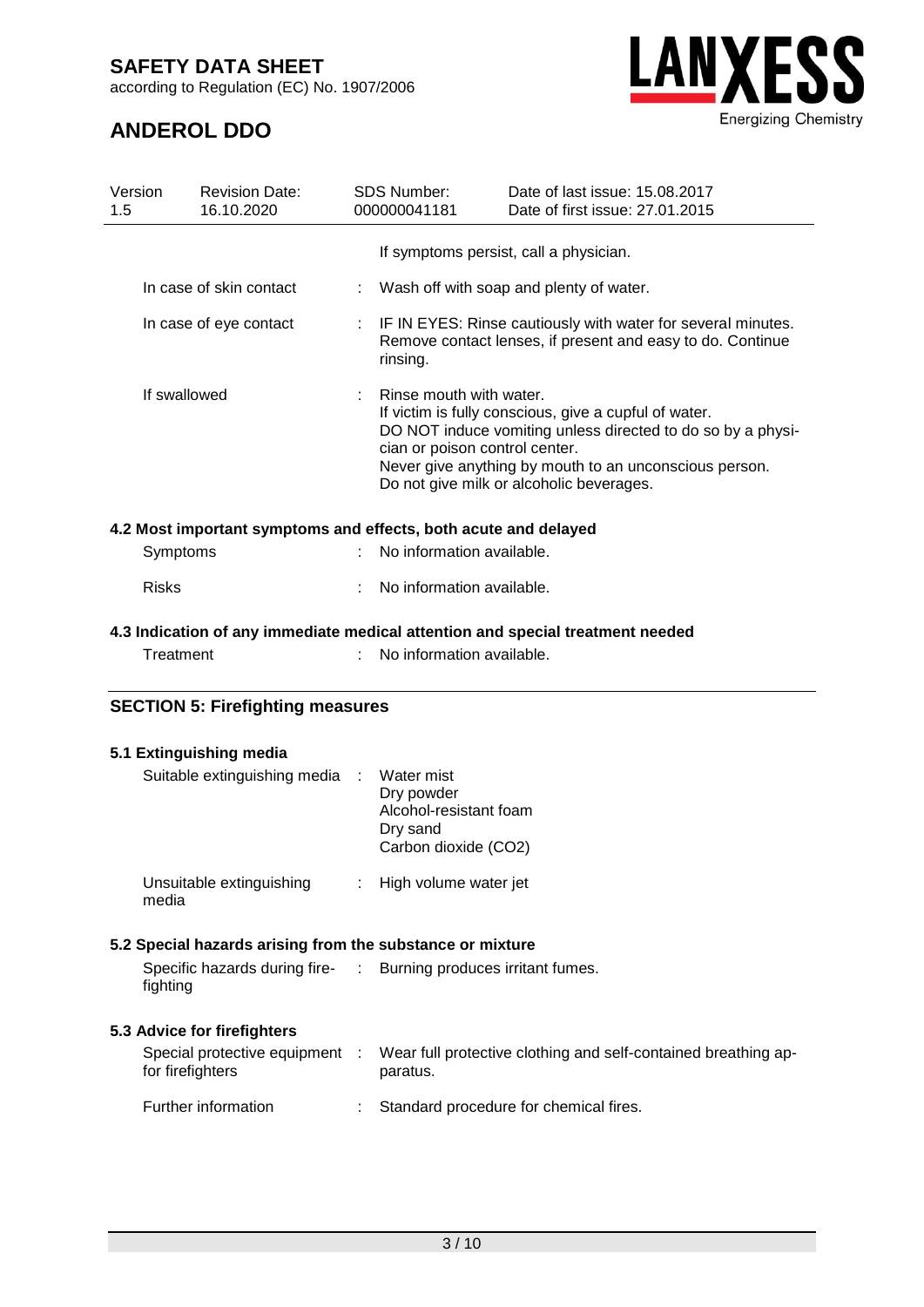according to Regulation (EC) No. 1907/2006



### **ANDEROL DDO**

| Version | <b>Revision Date:</b> | SDS Number:  | Date of last issue: 15.08.2017  |
|---------|-----------------------|--------------|---------------------------------|
| 1.5     | 16.10.2020            | 000000041181 | Date of first issue: 27.01.2015 |

#### **SECTION 6: Accidental release measures**

#### **6.1 Personal precautions, protective equipment and emergency procedures** Personal precautions : Ensure adequate ventilation. Evacuate personnel to safe areas. Material can create slippery conditions.

#### **6.2 Environmental precautions**

| Environmental precautions |  | No special environmental precautions required.<br>Avoid release to the environment. |
|---------------------------|--|-------------------------------------------------------------------------------------|
|---------------------------|--|-------------------------------------------------------------------------------------|

#### **6.3 Methods and material for containment and cleaning up**

| Methods for cleaning up |  | Wipe up with absorbent material (e.g. cloth, fleece). |
|-------------------------|--|-------------------------------------------------------|
|                         |  | Keep in suitable, closed containers for disposal.     |

#### **6.4 Reference to other sections**

Refer to protective measures listed in sections 7 and 8.

#### **SECTION 7: Handling and storage**

#### **7.1 Precautions for safe handling**

| Advice on safe handling                            |    | For personal protection see section 8.<br>Avoid prolonged or repeated contact with skin. |
|----------------------------------------------------|----|------------------------------------------------------------------------------------------|
| Advice on protection against<br>fire and explosion |    | : Normal measures for preventive fire protection.                                        |
| Hygiene measures                                   | ÷. | General industrial hygiene practice.                                                     |

#### **7.2 Conditions for safe storage, including any incompatibilities**

| Requirements for storage<br>areas and containers | Keep container tightly closed in a dry and well-ventilated<br>place. |
|--------------------------------------------------|----------------------------------------------------------------------|
| Advice on common storage                         | : No special restrictions on storage with other products.            |
| Further information on stor-<br>age stability    | : No decomposition if stored and applied as directed.                |
|                                                  |                                                                      |

#### **7.3 Specific end use(s)**

| Specific use(s) |  | Raw material for industry |
|-----------------|--|---------------------------|
|-----------------|--|---------------------------|

#### **SECTION 8: Exposure controls/personal protection**

#### **8.1 Control parameters**

Contains no substances with occupational exposure limit values.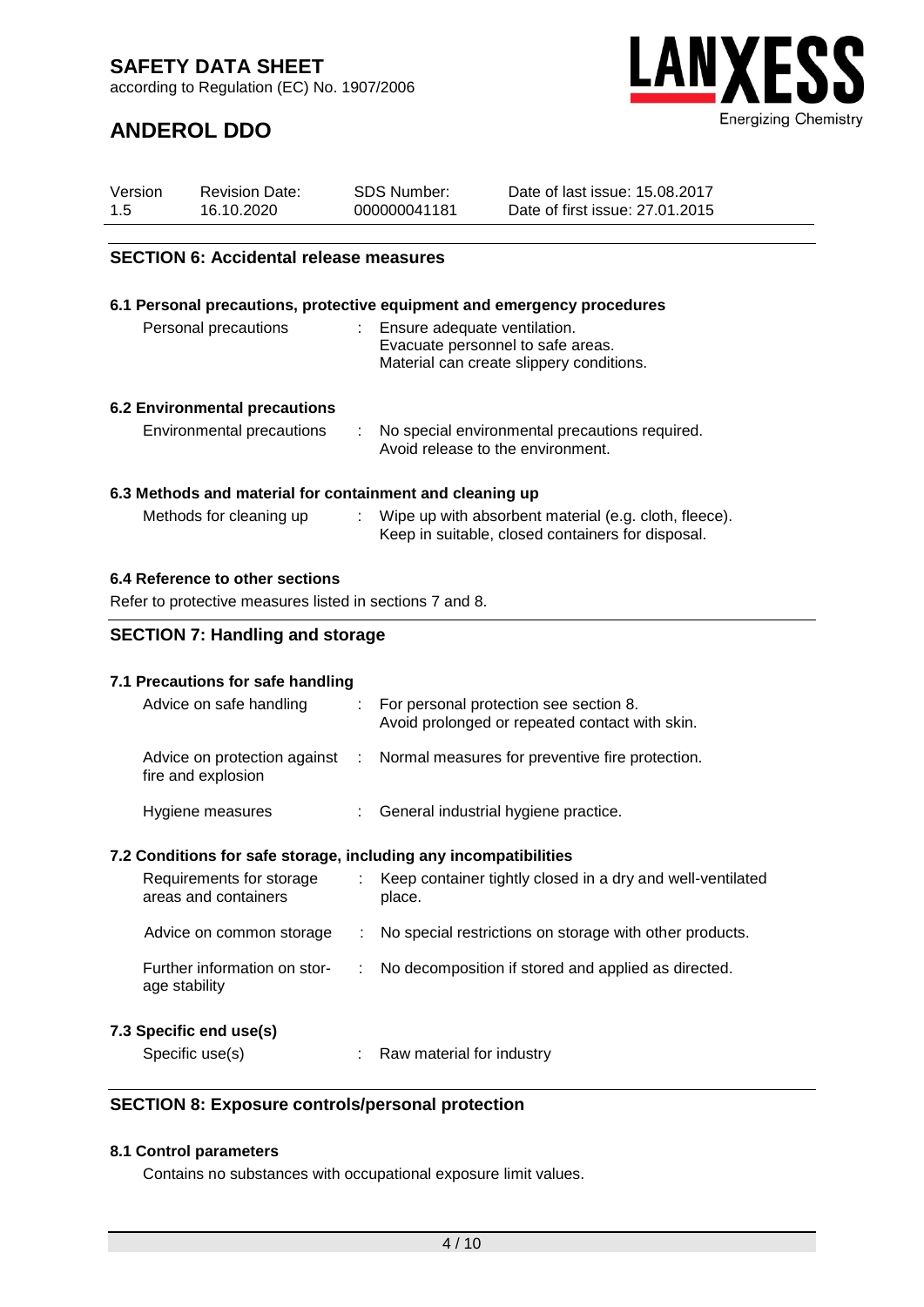according to Regulation (EC) No. 1907/2006



### **ANDEROL DDO**

| Version<br>1.5 | <b>Revision Date:</b><br>16.10.2020 |    | <b>SDS Number:</b><br>000000041181 | Date of last issue: 15.08.2017<br>Date of first issue: 27.01.2015 |
|----------------|-------------------------------------|----|------------------------------------|-------------------------------------------------------------------|
|                | 8.2 Exposure controls               |    |                                    |                                                                   |
|                | Personal protective equipment       |    |                                    |                                                                   |
|                | Eye protection                      |    | Safety glasses                     |                                                                   |
|                | Hand protection<br><b>Remarks</b>   |    | contact.                           | not required under normal use Skin should be washed after         |
|                | Skin and body protection            | t. | not required under normal use      | Skin should be washed after contact.                              |
|                | Respiratory protection              | ÷  | quired.                            | No personal respiratory protective equipment normally re-         |

#### **SECTION 9: Physical and chemical properties**

#### **9.1 Information on basic physical and chemical properties**

| Appearance                                 | t. | liquid                    |
|--------------------------------------------|----|---------------------------|
| Colour                                     | ÷. | yellow                    |
| Odour                                      |    | characteristic            |
| <b>Odour Threshold</b>                     | t. | No data available         |
| pH                                         |    | No data available         |
| Melting point/freezing point               | t. | No data available         |
| Boiling point/boiling range                | ÷  | No data available         |
| Flash point                                |    | 250 °C                    |
| Relative density                           | ÷  | No data available         |
| Density                                    | t. | $0.92$ g/cm3              |
| Solubility(ies)<br>Water solubility        | t. | No data available         |
| Partition coefficient: n-<br>octanol/water |    | No data available         |
| Viscosity<br>Viscosity, kinematic          |    | $\approx$ 32 mm2/s        |
| 9.2 Other information                      |    |                           |
| Flammability (liquids)                     | t. | No data available         |
| Oxidizing potential                        |    | No information available. |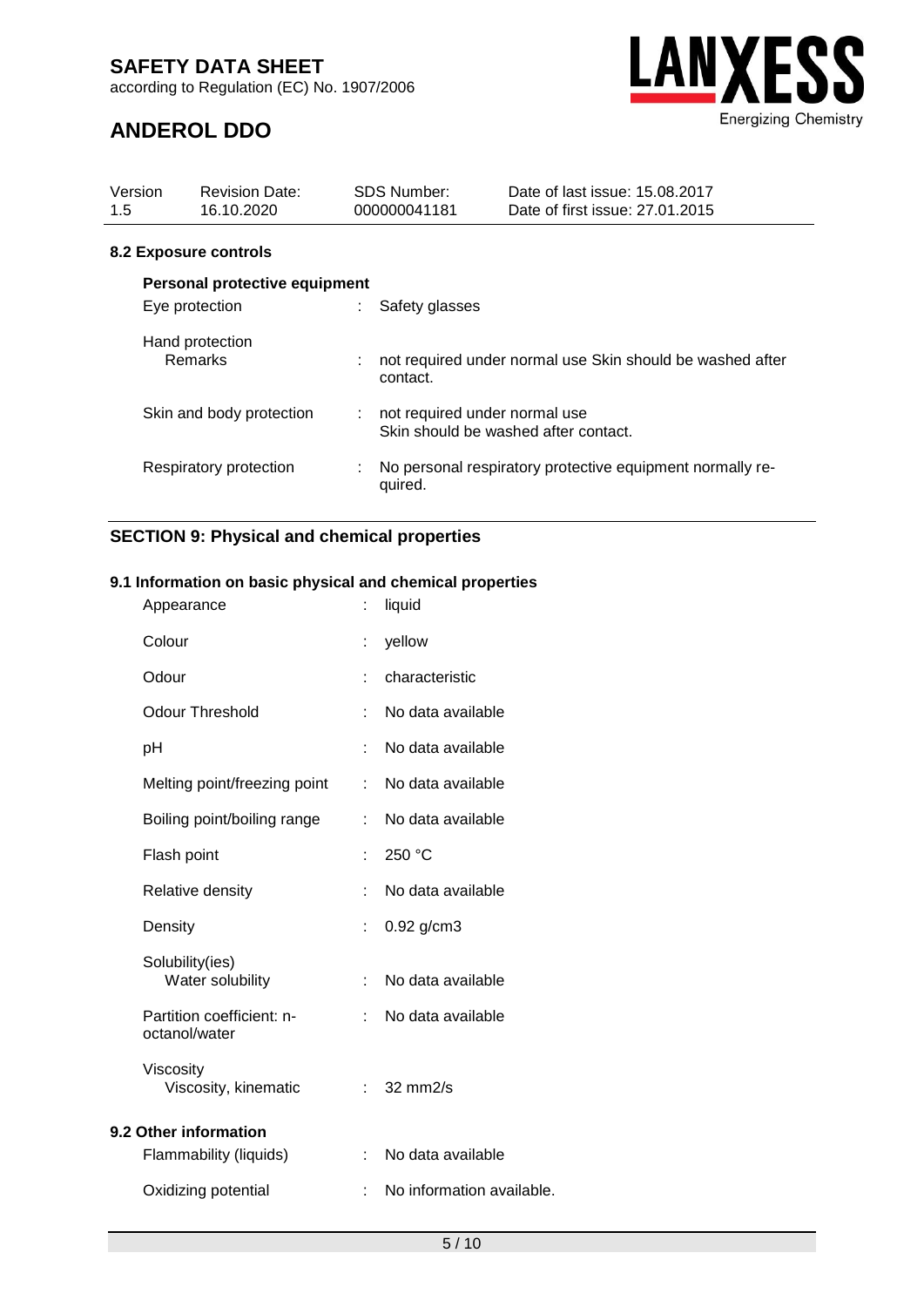according to Regulation (EC) No. 1907/2006

Revision Date:



Date of last issue: 15.08.2017

### **ANDEROL DDO**

Version

| 1.5 | 16.10.2020                                          |                           | 000000041181      | Date of first issue: 27.01.2015              |
|-----|-----------------------------------------------------|---------------------------|-------------------|----------------------------------------------|
|     |                                                     |                           |                   |                                              |
|     | <b>SECTION 10: Stability and reactivity</b>         |                           |                   |                                              |
|     | 10.1 Reactivity                                     |                           |                   |                                              |
|     | Stable under recommended storage conditions.        |                           |                   |                                              |
|     | <b>10.2 Chemical stability</b>                      |                           |                   |                                              |
|     | No decomposition if stored and applied as directed. |                           |                   |                                              |
|     | 10.3 Possibility of hazardous reactions             |                           |                   |                                              |
|     | Hazardous reactions                                 |                           |                   | No hazards to be specially mentioned.        |
|     | 10.4 Conditions to avoid                            |                           |                   |                                              |
|     | Conditions to avoid                                 |                           |                   | Extremes of temperature and direct sunlight. |
|     |                                                     |                           |                   |                                              |
|     | 10.5 Incompatible materials<br>Materials to avoid   | ÷                         |                   | Strong acids and strong bases                |
|     |                                                     |                           |                   |                                              |
|     | 10.6 Hazardous decomposition products               |                           |                   |                                              |
|     | No hazardous decomposition products are known.      |                           |                   |                                              |
|     | <b>SECTION 11: Toxicological information</b>        |                           |                   |                                              |
|     |                                                     |                           |                   |                                              |
|     | 11.1 Information on toxicological effects           |                           |                   |                                              |
|     | <b>Acute toxicity</b>                               |                           |                   |                                              |
|     | <b>Product:</b>                                     |                           |                   |                                              |
|     | Acute oral toxicity                                 |                           |                   | Remarks: Not classified due to lack of data. |
|     | Acute inhalation toxicity                           |                           |                   | Remarks: Not classified due to lack of data. |
|     | Acute dermal toxicity                               |                           |                   | Remarks: Not classified due to lack of data. |
|     |                                                     |                           |                   |                                              |
|     | <b>Skin corrosion/irritation</b>                    |                           |                   |                                              |
|     | Product:                                            |                           |                   |                                              |
|     | <b>Remarks</b>                                      |                           |                   | Not classified due to lack of data.          |
|     | Serious eye damage/eye irritation                   |                           |                   |                                              |
|     | <b>Product:</b>                                     |                           |                   |                                              |
|     | <b>Remarks</b>                                      |                           |                   | Not classified due to lack of data.          |
|     |                                                     |                           |                   |                                              |
|     | Respiratory or skin sensitisation                   |                           |                   |                                              |
|     | Product:                                            |                           |                   |                                              |
|     | Remarks                                             | $\mathbb{R}^{\mathbb{Z}}$ | No data available |                                              |

SDS Number: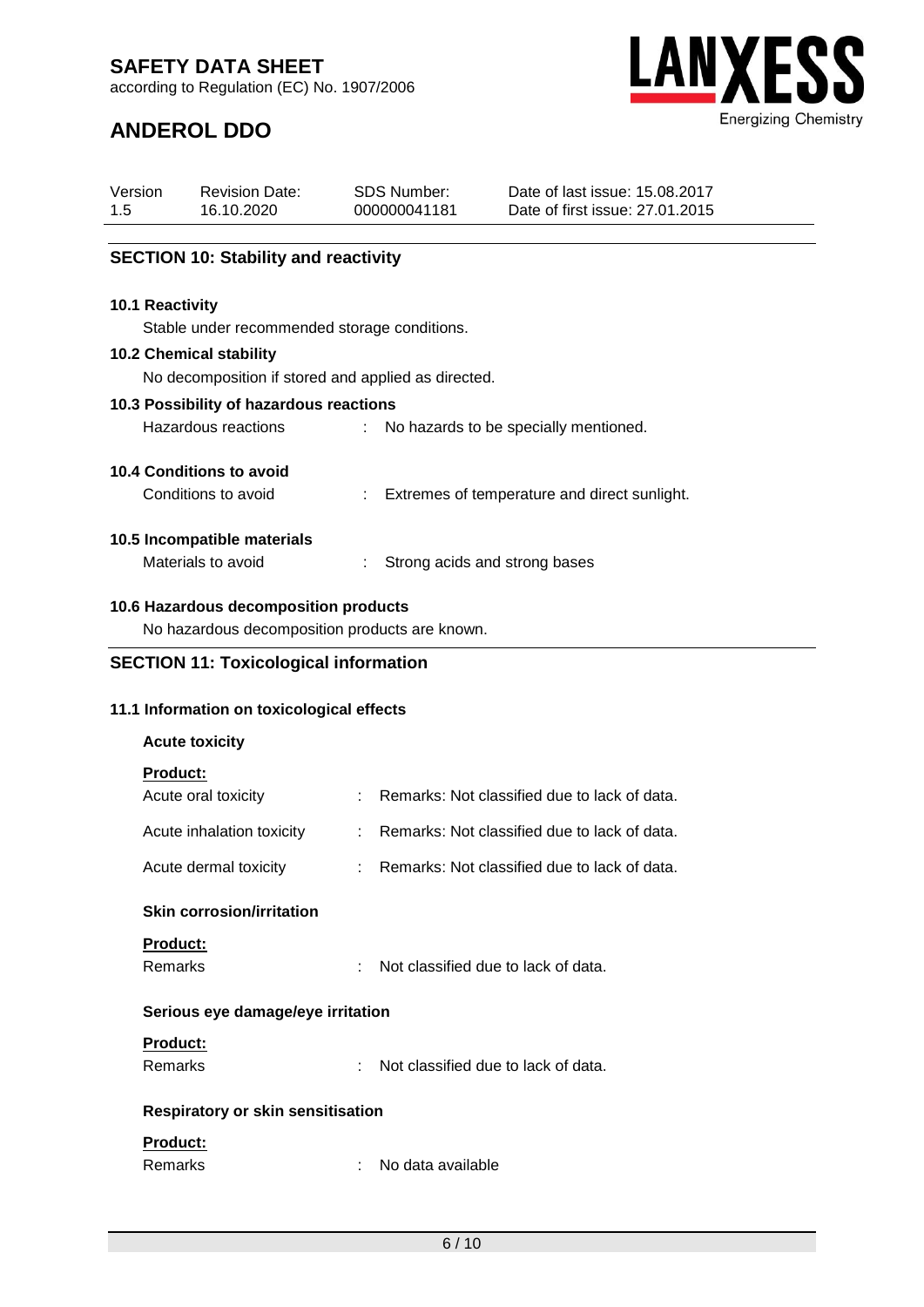according to Regulation (EC) No. 1907/2006

### **ANDEROL DDO**



| Version<br>1.5 | <b>Revision Date:</b><br>16.10.2020        |    | SDS Number:<br>000000041181  | Date of last issue: 15.08.2017<br>Date of first issue: 27.01.2015                                                                                                                        |
|----------------|--------------------------------------------|----|------------------------------|------------------------------------------------------------------------------------------------------------------------------------------------------------------------------------------|
|                | <b>Further information</b>                 |    |                              |                                                                                                                                                                                          |
|                | Product:                                   |    |                              |                                                                                                                                                                                          |
|                | Remarks                                    | ÷  | No data available            |                                                                                                                                                                                          |
|                | <b>SECTION 12: Ecological information</b>  |    |                              |                                                                                                                                                                                          |
|                | 12.1 Toxicity                              |    |                              |                                                                                                                                                                                          |
|                | Product:                                   |    |                              |                                                                                                                                                                                          |
|                | Toxicity to fish                           |    | : Remarks: No data available |                                                                                                                                                                                          |
|                | 12.2 Persistence and degradability         |    |                              |                                                                                                                                                                                          |
|                | <b>Product:</b>                            |    |                              |                                                                                                                                                                                          |
|                | Biodegradability                           | ÷. |                              | Remarks: Expected to be biodegradable                                                                                                                                                    |
|                | 12.3 Bioaccumulative potential             |    |                              |                                                                                                                                                                                          |
|                | Product:                                   |    |                              |                                                                                                                                                                                          |
|                | Bioaccumulation                            |    | : Remarks: No data available |                                                                                                                                                                                          |
|                | 12.4 Mobility in soil                      |    |                              |                                                                                                                                                                                          |
|                | Product:                                   |    |                              |                                                                                                                                                                                          |
|                | Mobility                                   | ÷. | Remarks: No data available   |                                                                                                                                                                                          |
|                | 12.5 Results of PBT and vPvB assessment    |    |                              |                                                                                                                                                                                          |
|                | Product:                                   |    |                              |                                                                                                                                                                                          |
|                | Assessment                                 |    | 0.1% or higher               | This substance/mixture contains no components considered<br>to be either persistent, bioaccumulative and toxic (PBT), or<br>very persistent and very bioaccumulative (vPvB) at levels of |
|                | 12.6 Other adverse effects                 |    |                              |                                                                                                                                                                                          |
|                | Product:                                   |    |                              |                                                                                                                                                                                          |
|                | Additional ecological infor-<br>mation     |    |                              | : There is no data available for this product.                                                                                                                                           |
|                | <b>SECTION 13: Disposal considerations</b> |    |                              |                                                                                                                                                                                          |
|                | 13.1 Waste treatment methods               |    |                              |                                                                                                                                                                                          |

Product **Example 20** Clispose of wastes in an approved waste disposal facility. In accordance with local and national regulations. Can be landfilled or incinerated, when in compliance with local regulations.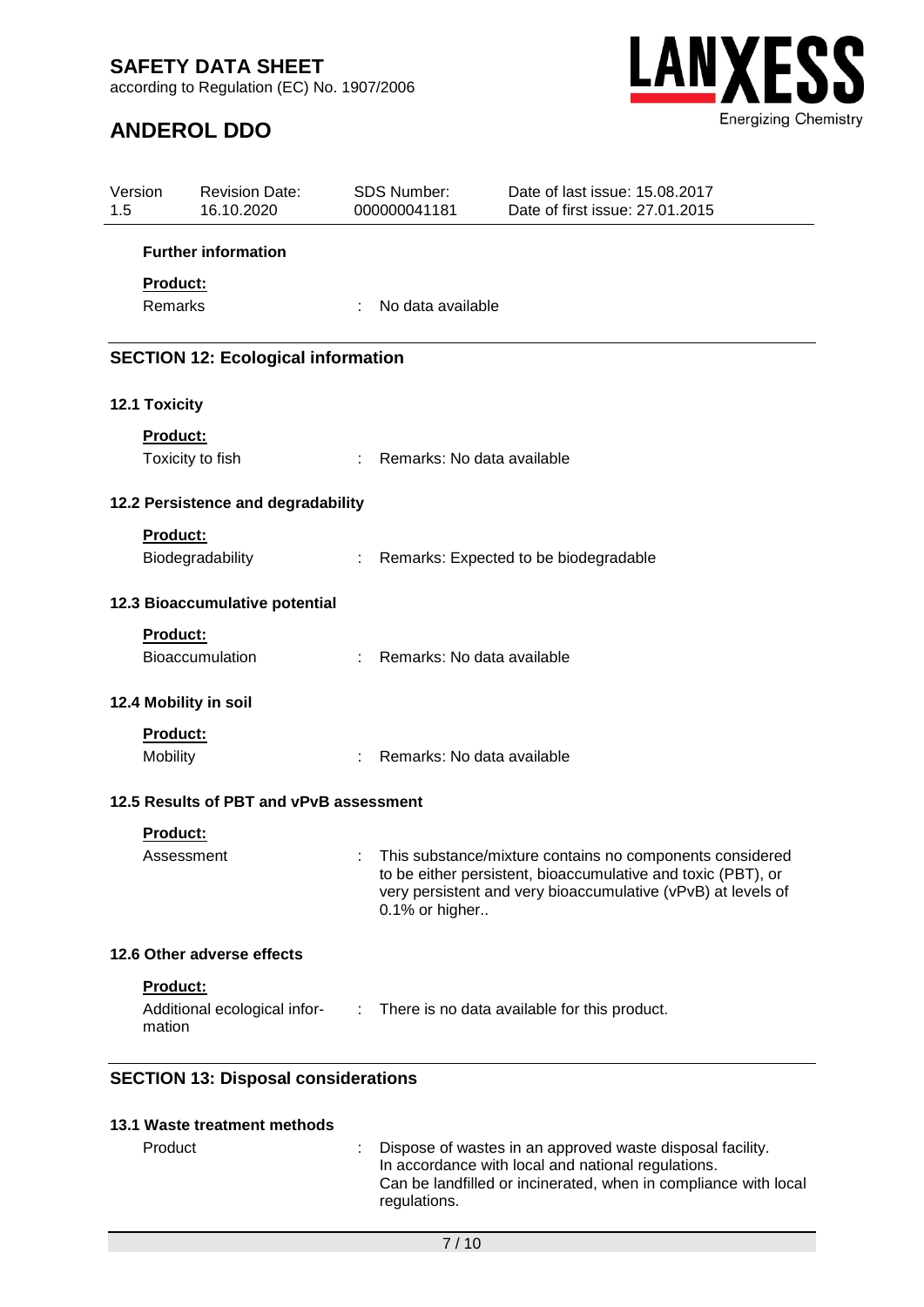**ANDEROL DDO**

according to Regulation (EC) No. 1907/2006



| Version<br>1.5 | <b>Revision Date:</b><br>16.10.2020      | <b>SDS Number:</b><br>000000041181 | Date of last issue: 15.08.2017<br>Date of first issue: 27.01.2015                                                                                                       |
|----------------|------------------------------------------|------------------------------------|-------------------------------------------------------------------------------------------------------------------------------------------------------------------------|
|                | Contaminated packaging                   |                                    | Dispose of as unused product.<br>Empty containers should be taken to an approved waste han-<br>dling site for recycling or disposal.<br>Do not re-use empty containers. |
|                | <b>SECTION 14: Transport information</b> |                                    |                                                                                                                                                                         |

#### **14.1 UN number**

Not regulated as a dangerous good

#### **14.2 UN proper shipping name**

Not regulated as a dangerous good

#### **14.3 Transport hazard class(es)**

Not regulated as a dangerous good

#### **14.4 Packing group**

Not regulated as a dangerous good

#### **14.5 Environmental hazards**

Not regulated as a dangerous good

#### **14.6 Special precautions for user**

Remarks : Not classified as dangerous in the meaning of transport regulations.

#### **14.7 Transport in bulk according to Annex II of Marpol and the IBC Code**

Not applicable for product as supplied.

#### **SECTION 15: Regulatory information**

#### **15.1 Safety, health and environmental regulations/legislation specific for the substance or mixture**

| REACH - Candidate List of Substances of Very High<br>Concern for Authorisation (Article 59).     |   | This product does not contain sub-<br>stances of very high concern (Regu-<br>lation (EC) No 1907/2006 (REACH),<br>Article 57). |
|--------------------------------------------------------------------------------------------------|---|--------------------------------------------------------------------------------------------------------------------------------|
| REACH - List of substances subject to authorisation<br>(Annex XIV)                               |   | Not applicable                                                                                                                 |
| Regulation (EC) No 1005/2009 on substances that de-<br>plete the ozone layer                     |   | Not applicable                                                                                                                 |
| Regulation (EC) No 850/2004 on persistent organic pol-<br>lutants                                | ÷ | Not applicable                                                                                                                 |
| Seveso III: Directive 2012/18/EU of the European Parliament and of the Council on the control of |   |                                                                                                                                |

arliament and of the Council on the control of major-accident hazards involving dangerous substances. Not applicable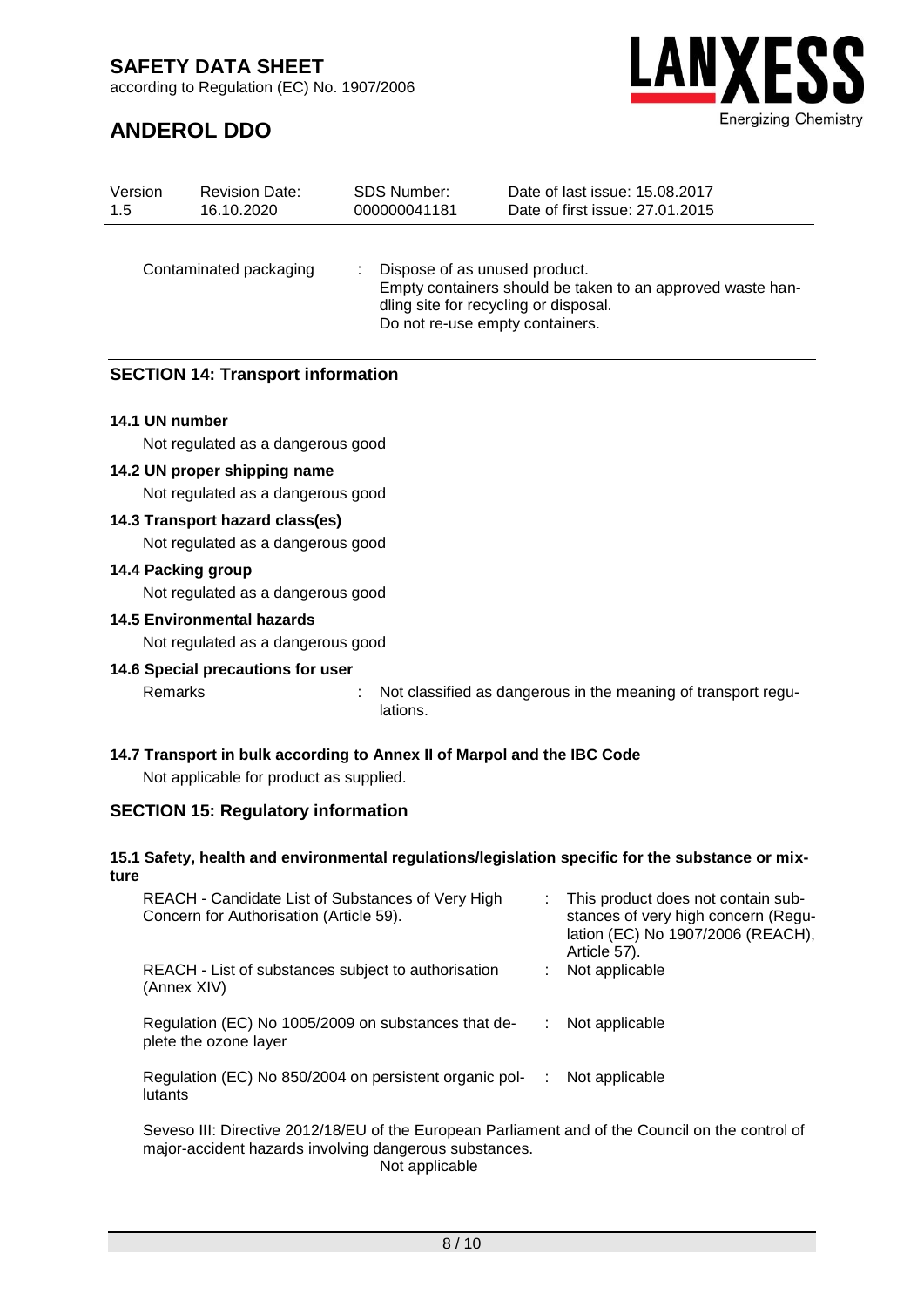according to Regulation (EC) No. 1907/2006



### **ANDEROL DDO**

| Version<br>1.5 | <b>Revision Date:</b><br>16.10.2020 | <b>SDS Number:</b><br>000000041181 | Date of last issue: 15,08,2017<br>Date of first issue: 27.01.2015         |
|----------------|-------------------------------------|------------------------------------|---------------------------------------------------------------------------|
|                |                                     |                                    | The components of this product are reported in the following inventories: |
| <b>DSL</b>     |                                     |                                    | All components of this product are on the Canadian DSL                    |
| <b>AICS</b>    |                                     |                                    | On the inventory, or in compliance with the inventory                     |
| <b>NZIOC</b>   |                                     |                                    | Not in compliance with the inventory                                      |
| <b>ENCS</b>    |                                     |                                    | On the inventory, or in compliance with the inventory                     |
| <b>KECI</b>    |                                     |                                    | On the inventory, or in compliance with the inventory                     |
| <b>PICCS</b>   |                                     |                                    | On the inventory, or in compliance with the inventory                     |
| <b>IECSC</b>   |                                     |                                    | On the inventory, or in compliance with the inventory                     |
| <b>TCSI</b>    |                                     |                                    | On the inventory, or in compliance with the inventory                     |
| US.TSCA        |                                     |                                    | All substances listed as active on the TSCA inventory                     |

#### **15.2 Chemical safety assessment**

No information available.

#### **SECTION 16: Other information**

#### **Full text of other abbreviations**

ADN - European Agreement concerning the International Carriage of Dangerous Goods by Inland Waterways; ADR - European Agreement concerning the International Carriage of Dangerous Goods by Road; AICS - Australian Inventory of Chemical Substances; ASTM - American Society for the Testing of Materials; bw - Body weight; CLP - Classification Labelling Packaging Regulation; Regulation (EC) No 1272/2008; CMR - Carcinogen, Mutagen or Reproductive Toxicant; DIN - Standard of the German Institute for Standardisation; DSL - Domestic Substances List (Canada); ECHA - European Chemicals Agency; EC-Number - European Community number; ECx -Concentration associated with x% response; ELx - Loading rate associated with x% response; EmS - Emergency Schedule; ENCS - Existing and New Chemical Substances (Japan); ErCx - Concentration associated with x% growth rate response; GHS - Globally Harmonized System; GLP - Good Laboratory Practice; IARC - International Agency for Research on Cancer; IATA - International Air Transport Association; IBC - International Code for the Construction and Equipment of Ships carrying Dangerous Chemicals in Bulk; IC50 - Half maximal inhibitory concentration; ICAO - International Civil Aviation Organization; IECSC - Inventory of Existing Chemical Substances in China; IMDG - International Maritime Dangerous Goods; IMO - International Maritime Organization; ISHL - Industrial Safety and Health Law (Japan); ISO - International Organisation for Standardization; KECI - Korea Existing Chemicals Inventory; LC50 - Lethal Concentration to 50 % of a test population; LD50 - Lethal Dose to 50% of a test population (Median Lethal Dose); MARPOL - International Convention for the Prevention of Pollution from Ships; n.o.s. - Not Otherwise Specified; NO(A)EC - No Observed (Adverse) Effect Concentration; NO(A)EL - No Observed (Adverse) Effect Level; NOELR - No Observable Effect Loading Rate; NZIoC - New Zealand Inventory of Chemicals; OECD - Organization for Economic Co-operation and Development; OPPTS - Office of Chemical Safety and Pollution Prevention; PBT - Persistent, Bioaccumulative and Toxic substance; PICCS - Philippines Inventory of Chemicals and Chemical Substances; (Q)SAR - (Quantitative) Structure Activity Relationship; REACH - Regulation (EC) No